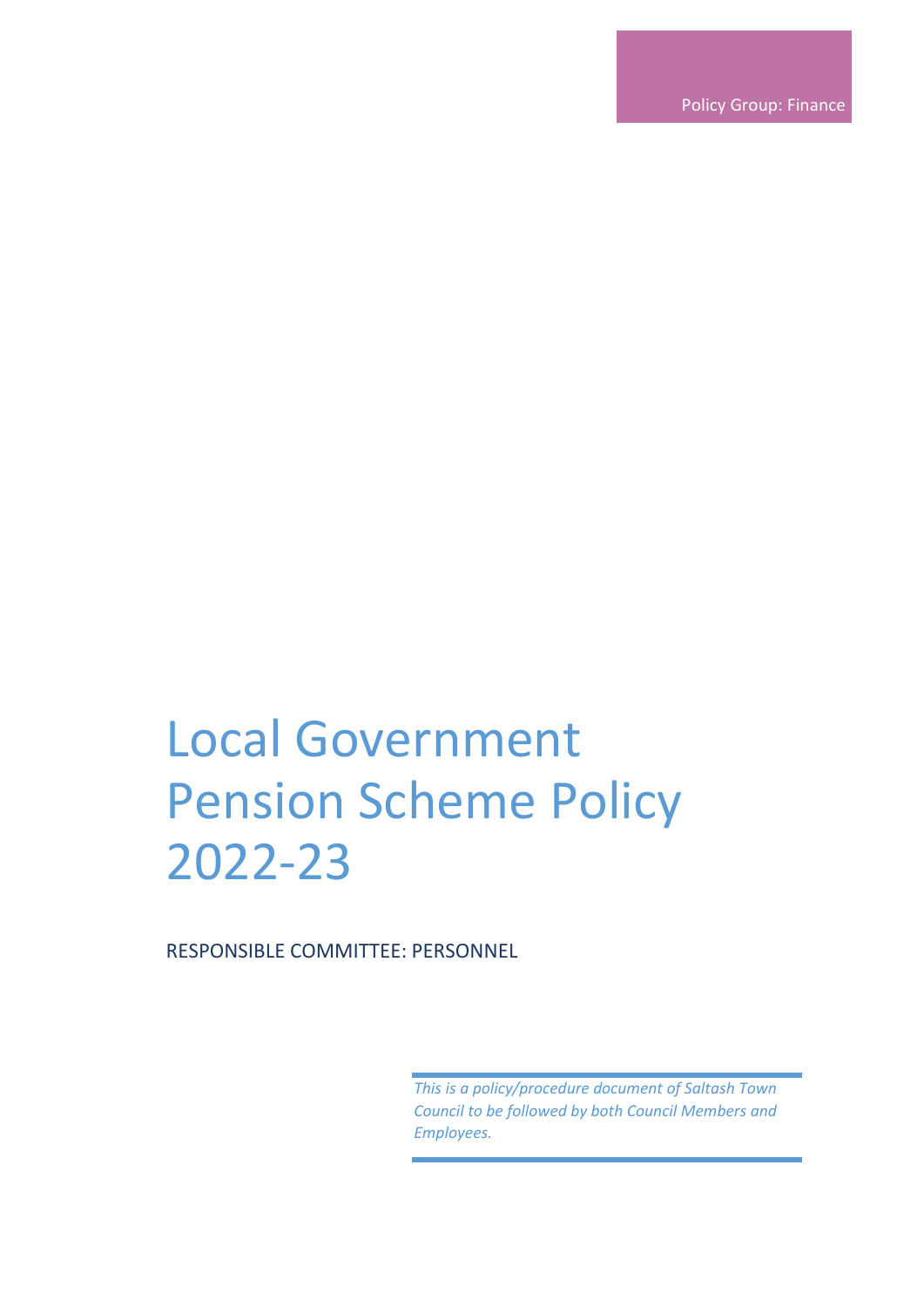| Version                              | 2022/23       | <b>Approved by</b> | <b>ATM</b>    |
|--------------------------------------|---------------|--------------------|---------------|
| <b>Date</b>                          | February 2022 | <b>Date</b>        | 05.05.2000    |
| <b>Responsible</b><br><b>Officer</b> | <b>RFO</b>    | Minute no.         | 54/22/23f(ii) |
| <b>Next review date</b>              | February 2023 |                    |               |

| <b>Version History</b> |                |                                         |                                                                                                           |  |  |
|------------------------|----------------|-----------------------------------------|-----------------------------------------------------------------------------------------------------------|--|--|
| <b>Date</b>            | <b>Version</b> | <b>Author/Editor</b>                    | <b>Notes</b>                                                                                              |  |  |
| 2014                   | 1              | LGPS/Cornwall<br>Pensions               |                                                                                                           |  |  |
| <b>OCT 2018</b>        | 2              | Cornwall<br>Pensions/Finance<br>Officer | Contribution<br>6) Employee<br>Rate<br><b>Review</b><br>7) Shared Cost Additional Pension<br>Contribution |  |  |
| Feb 2020               | 3              | <b>FO/AJT</b>                           | Annual review; renamed committee                                                                          |  |  |
| April 2021             | 4 DRAFT        | <b>SE</b>                               | Annual review                                                                                             |  |  |
| <b>June 2021</b>       | $\overline{4}$ | <b>AJT</b>                              | Readopted                                                                                                 |  |  |
| Feb 2022               | 2022           | <b>SE</b>                               | <b>Annual Review</b><br>29.03.2022<br>Min<br>Personnel<br>147/21/22a                                      |  |  |
| May 2022               | 2022           | <b>AJT</b>                              | Readopted                                                                                                 |  |  |

# **Document Retention Period**

Until superseded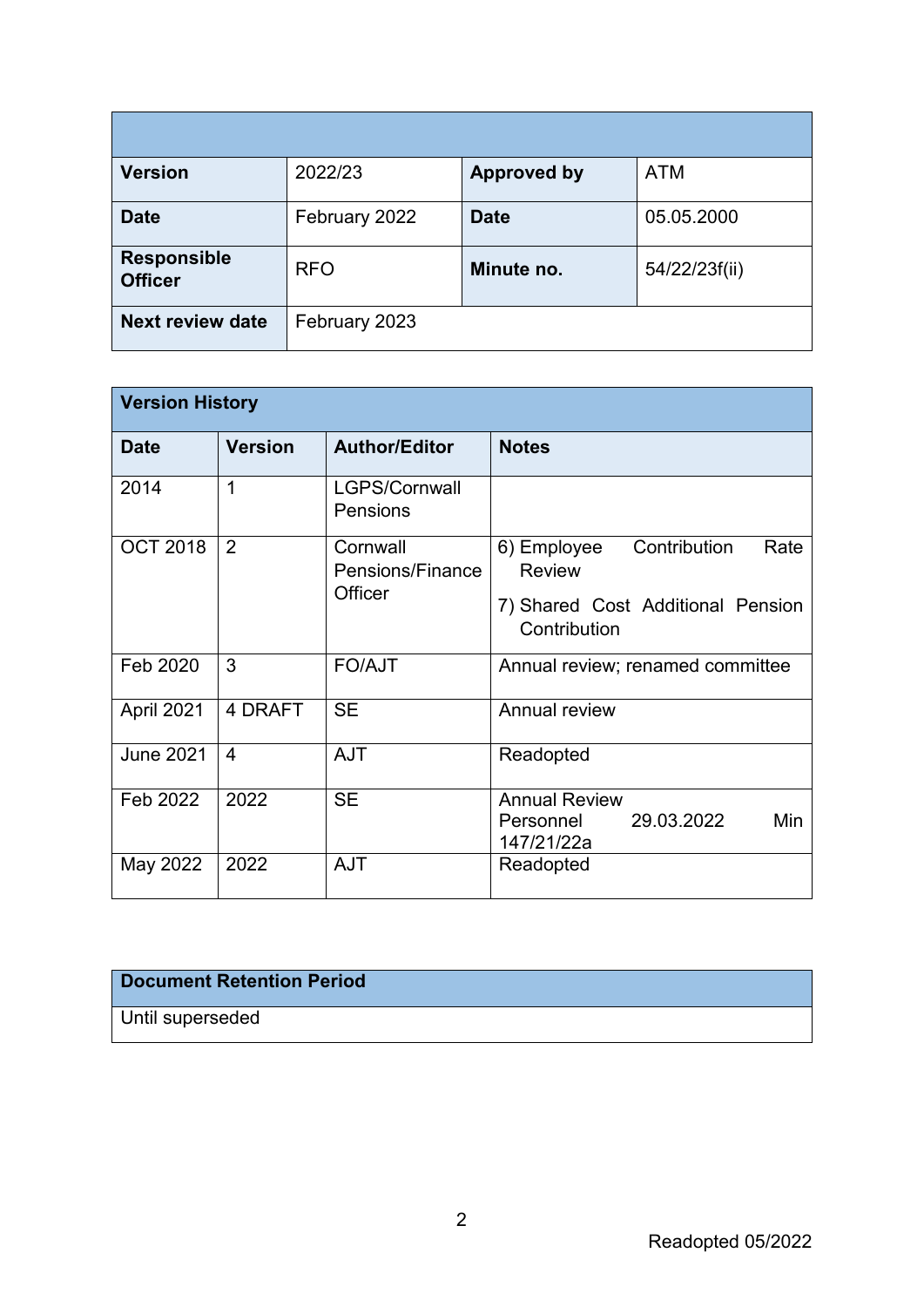# **Saltash Town Council**

# **Local Government Pension Scheme (LGPS) 2014**

# **Employer Discretions Policy**

## **Summary:**

# **Headlines**

This document sets out Saltash Town Council's policy in exercising its discretions under the Local Government Pension Scheme (LGPS) 2014.

From August 2018 it is considered to be best practice for the employee pension contribution rate to be re-attributed monthly instead of annually. The only exemption to this rule would be when back pay, lump sums, overtime or an error has occurred and is payable in a particular month.

The default position is that it will not make additional pension contributions. However, exceptionally, where it is in the financial interests of the Town Council to do so and there is a tangible and specific organisational benefit, the policy allows for the payment of discretionary benefits in cases of early retirement and the award of additional pension.

The policy also provides for early retirement on compassionate grounds in exceptional circumstances and flexible retirement where there is a benefit to the Town Council.

Finally, the policy authorises the extension of the 12-month limit for allowing active members to transfer benefits from previous pensionable employment into the Pension Fund where it is determined that maladministration has occurred.

## **Context**

This Policy replaces the Council's Local Government Pension Scheme (LGPS) employer discretion policy which it introduced in accordance with the LGPS 2008. The Policy satisfies the requirement to formulate, publish and keep under review a policy statement to take account of the new discretions under the LGPS 2014.

## **Background - why this policy is needed**

This policy is needed to explain whether and in what circumstances the Town Council will exercise any of its discretions under the Local Government Pension Scheme 2014 and to set out the approval process for decision making.

All local government employers are required to review and update their policy to take account of the changes introduced as part of the LGPS 2014.

## **Objectives - what the policy aims to achieve**

This policy is intended to set out the policy position and clarify the limited circumstances and the related approval process where the Town Council might exercise its discretions under the LGPS 2014 in favour of the employee.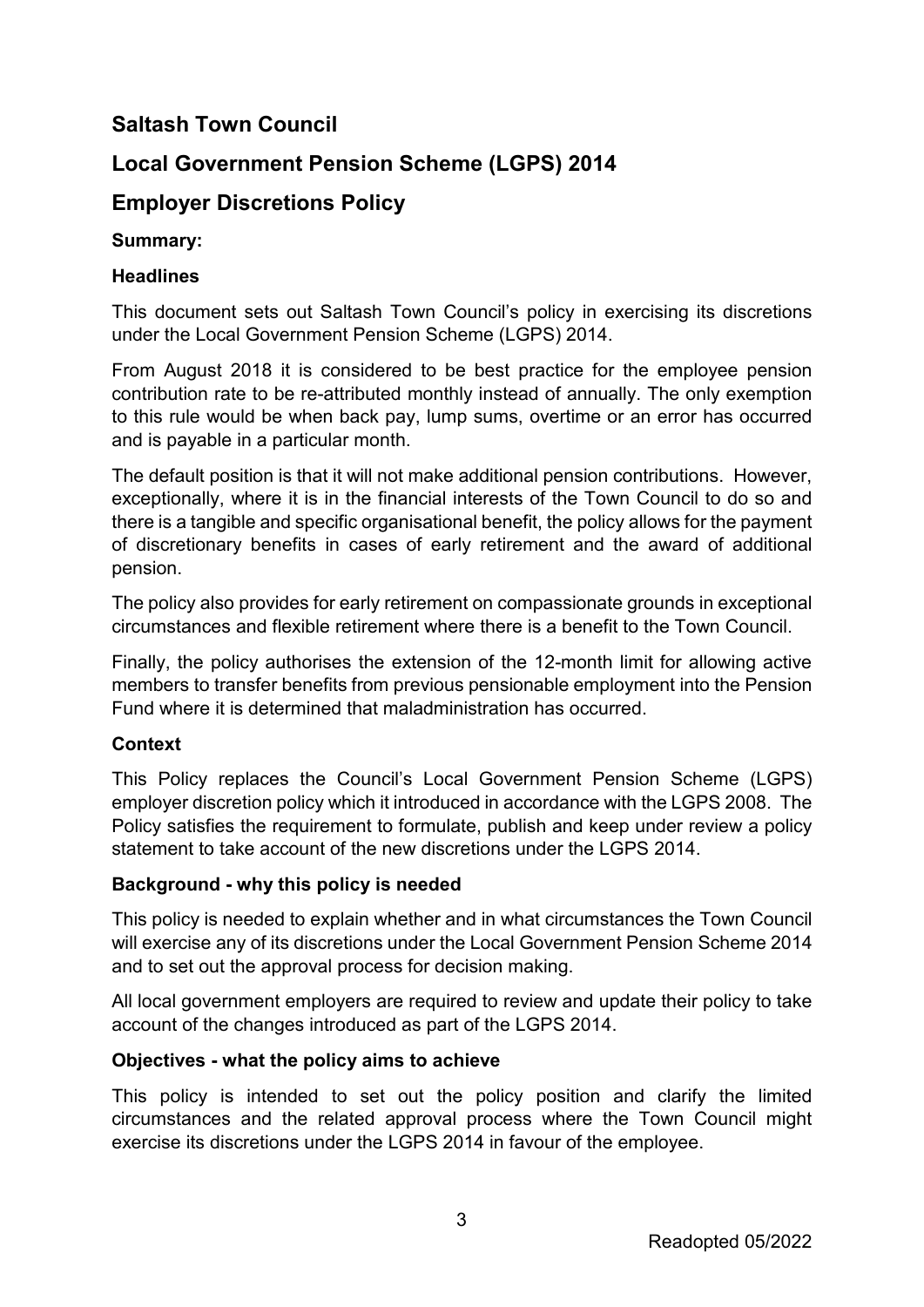The exercise of any of the available discretions in favour of an employee will fix the Town Council with additional pension costs.

The default position is that the Town Council will not grant additional pension benefits under the LGPS 2014 except where it is essential to do so in order to facilitate a tangible and specific organisational benefit and the additional pension costs are recovered within a two-year period or where the Town Council considers it appropriate to exercise its discretion on compassionate grounds.

### **Scope – what the policy covers**

This policy covers all Saltash Town Council employees who are members of the Local Government Pensions Scheme.

#### **Details**

Policy details

A Shared Cost Additional Voluntary Contributions (AVC) (Regulation 17)

AVCs allow any active employee to increase their main scheme benefits by making regular monthly payments direct from their salary to an insurance policy the pension fund currently holds with Standard Life. These payments accumulate and are payable in the form of a pension and lump sum along with the main LGPS benefits when the employee retires.

The Town Council's policy is not to contribute to an employee's AVC.

B Early payment of Retirement Benefits – Waiving Actuarial Reduction (Regulation 30 (8))

Employees can retire from age 55 and receive immediate payment of their pension benefits providing they have at least two years' membership of the LGPS. Whilst the default position is that the pension benefits payable will be subject to an actuarial reduction.

The Town Council may elect to waive any actuarial reduction for early retirement where a financial saving can be achieved within two years and there is a benefit to the Town Council or in accordance with item D below (early retirement on compassionate grounds).

C Early Payment of Retirement Benefits between aged 55 and 60 – Transitional Provisions Regulations

As the decision to retire early now rests entirely with the employee, the LGPS 2014 Regulations automatically provide for the 85 Year Rule to be 'switched off' resulting in a reduction to all of the employee's benefits. This of course means there is no additional cost to the employer.

The Town Council will not 'switch on' the 85 Year Rule for early retirement unless a financial saving can be achieved within two years and there is a benefit to the Town Council.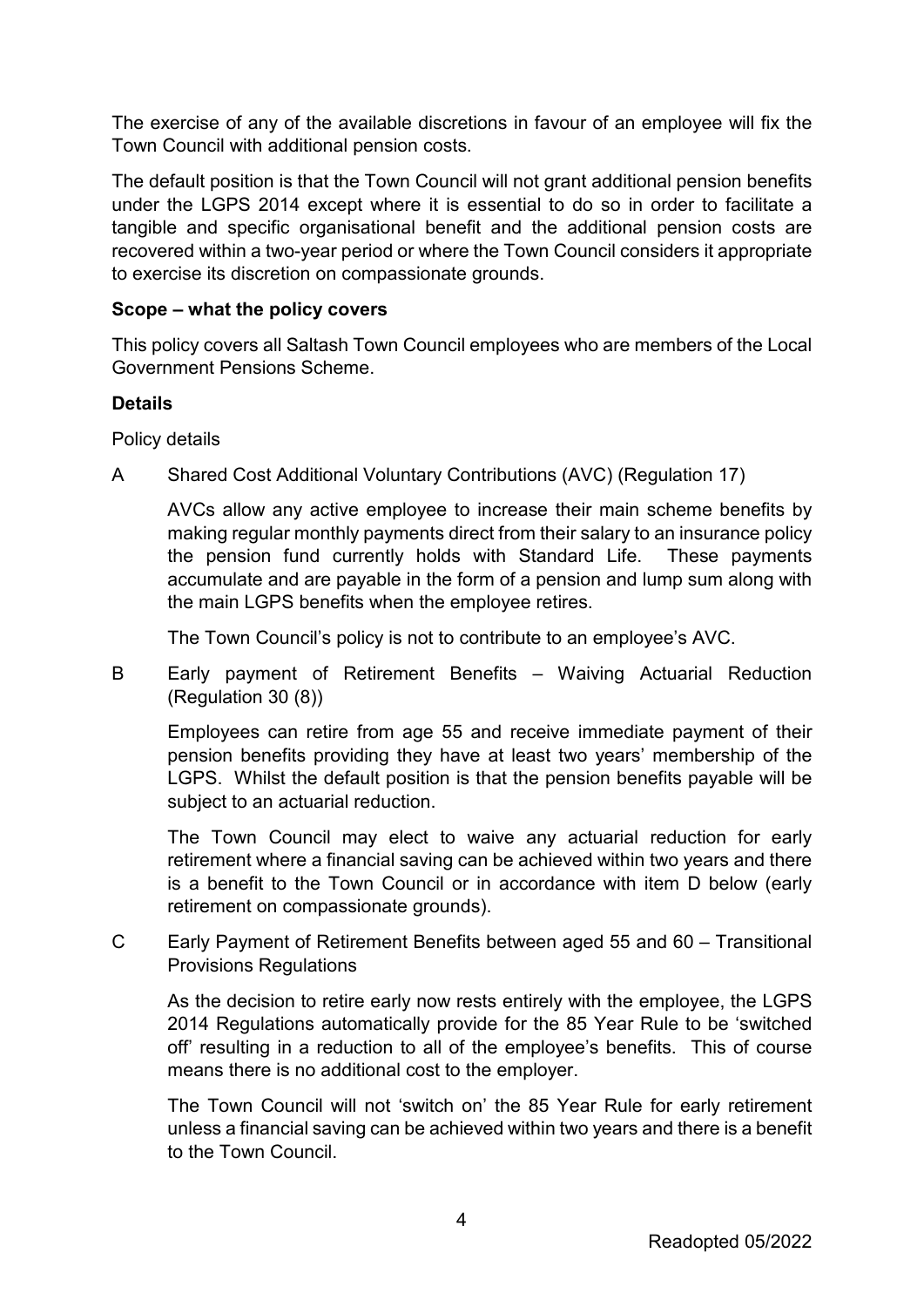D Early Retirement on Compassionate Grounds (Regulation 30 (5))

The Town Council may permit early retirement on compassionate grounds in exceptional circumstances. These circumstances might include extreme financial hardship or the need to give up work in order to provide constant care for an immediate family member.

E Flexible Retirement (Regulation 30 (6))

The Town Council permits flexible retirement only where there is a benefit to the Town Council (either financial or operational) and where an employee's reduced level of earnings together with his or her pension does not exceed his or her pre-retirement earnings.

The Town Council will not waive any actuarial reduction to an employee's pension benefits in these circumstances.

Any pension costs incurred by the employee's service must be recovered within a period of no more than two years.

F Increase of Pension by Employer (Regulation 31)

The award of additional pension is not granted except when it is essential to do so in order to facilitate a tangible and specific organisational benefit.

G Transfer of Service into the LGPS (Regulation 100)

The Town Council will authorise the extension of the 12-month time limit for allowing active members to transfer benefits from previous pensionable employment into the Cornwall Pension Fund where it is determined that maladministration has occurred as a result of affected employees not having been given any or sufficient details about the pension scheme or transfer option.

H Shared Cost Additional Pension Contribution (SCAPC)

Upon an employee returning to work from a period of absence with permission with no pensionable pay - e.g. illness, relevant child-related leave or reserve force service leave.

It is policy for the employee to elect to do this within the 30-day statutory period upon their return. The council contribution would be 2/3 and employee contribution 1/3 of which they have lost during this period of absence. The maximum unpaid period which can be purchased is 3 years. After the deadline it is up to the employee to pay the full cost themselves. However, the council may extend this period in the circumstance of maladministration for up to twelve months from the date of employee returning to work.